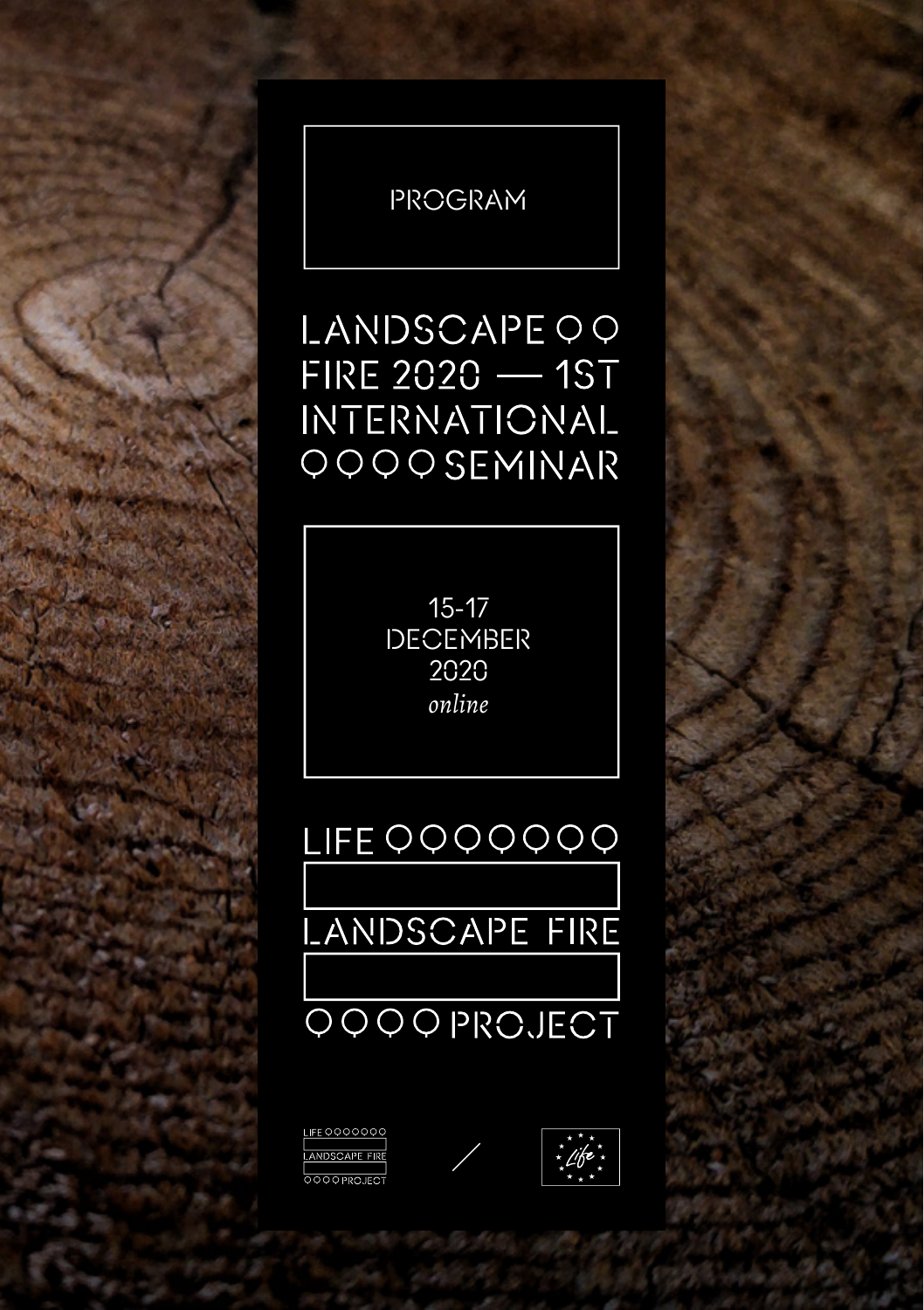## WELCOME!

LSF2020 offers an opportunity not only for the partners to disseminate the ongoing results and progress of the activities of LIFE Landscape Fire, but also get the input on the various topics tackled by it from leading experts in the field. By making it an annual event, the partners hope to generate awareness to ongoing innovations about wildfires prevention as well as the broader issues directly or indirectly related to it.

Because of COVID-19 all the sessions will be held online thought Zoom platform. Speakers should participate during discussion sessions but they could decide if they record their presentation previously.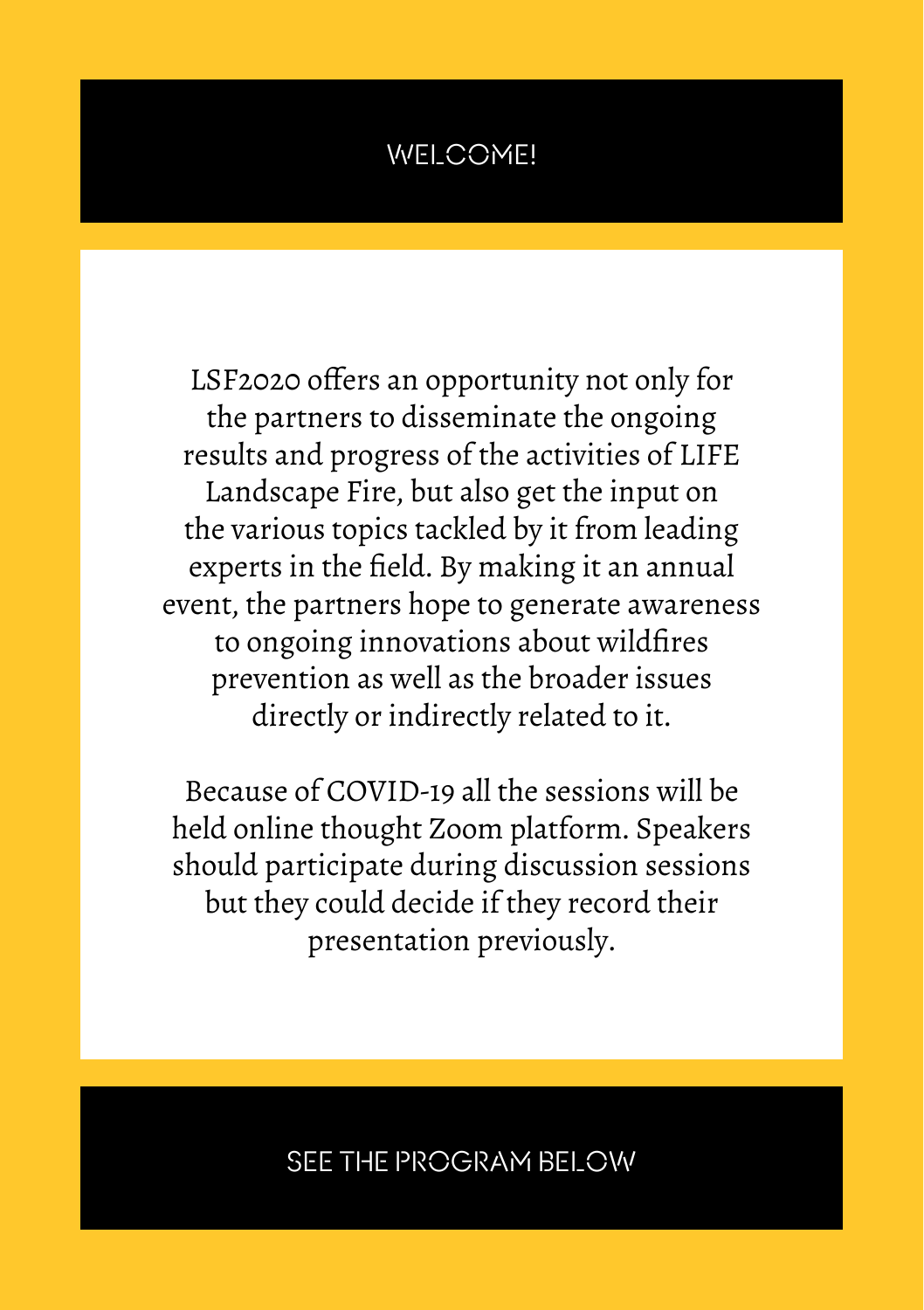## TUESDAY 15

#### 16:00 OPENING ROUNDTABLE  $CFT$

*Nuno Martinho* General Manager CIM Viseu Dão Lafões Leader of LIFE Landscape Fire

*Antonio Hidalgo* Rector of University of Extremadura

*João Luís Monney de Sá Paiva* President IPV Techonology School of Viseu



*Patrícia Gaspar*

Secretária de Estado da Administração Interna (pending confirmation)

#### *Alberto Piris*

( )

Presidente da Mancomunidad de Sierra de San Pedro *Pedro Muñoz* General Manager of Forestry Policy. Extremadura Regional Government

### 16:30 / 18:00CET

## PANEL 1: LAND USE AND PLANNING FOR FIRE PREVENTION

#### keynote:

*Lynn Huntsinger*

Professor of Rangeland Ecology and Management. Berkeley University, California, USA

chairman: *Fernando Pulido* UEX

panel participants:

*Sonia Monferrer* Cortafuegos Verds Fundación Global Nature

*Fernando Pulido* Proyecto MOSAICO Universidad de Extremadura

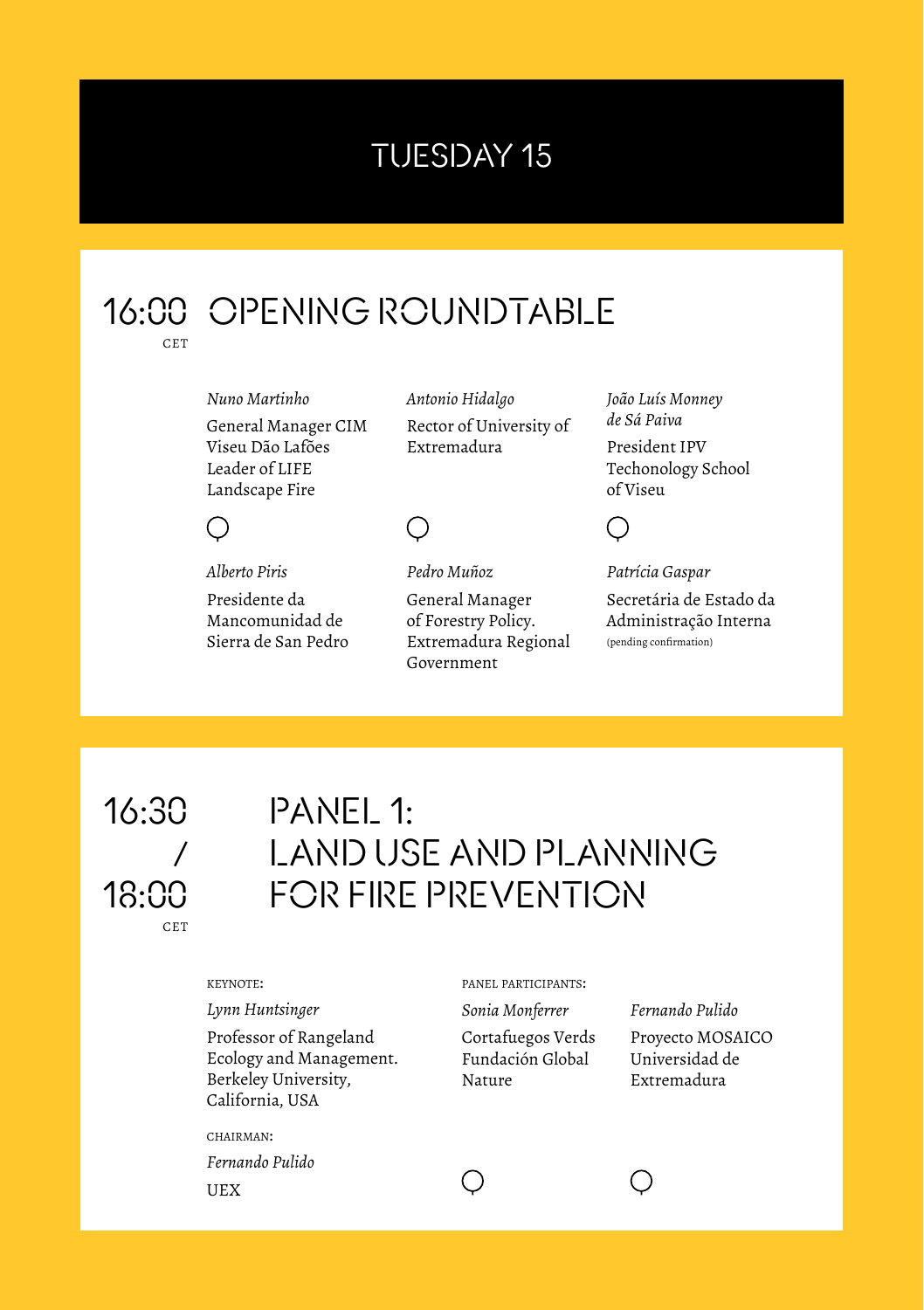## WEDNESDAY 16



## PANEL 2: GRAZING FOR WILDFIRES PREVENTION

#### keynote:

#### *Ana Belén Robles*

Superior Council of Scientific Investigations. Almería, Spain

chairman:

( )

*Gonzalo Palomo* UEX

panel participants:

*Gregorio Martínez*

TRAGSA. Madrid Regional Government



*Hugo Novo* Gestor da Quinta Lógica

*Ona Alay* Ramats de Foc.

Fundación Pau Costa, Catalonia



*Duarte Gomes Marques* Presidente da Aguiarfloresta



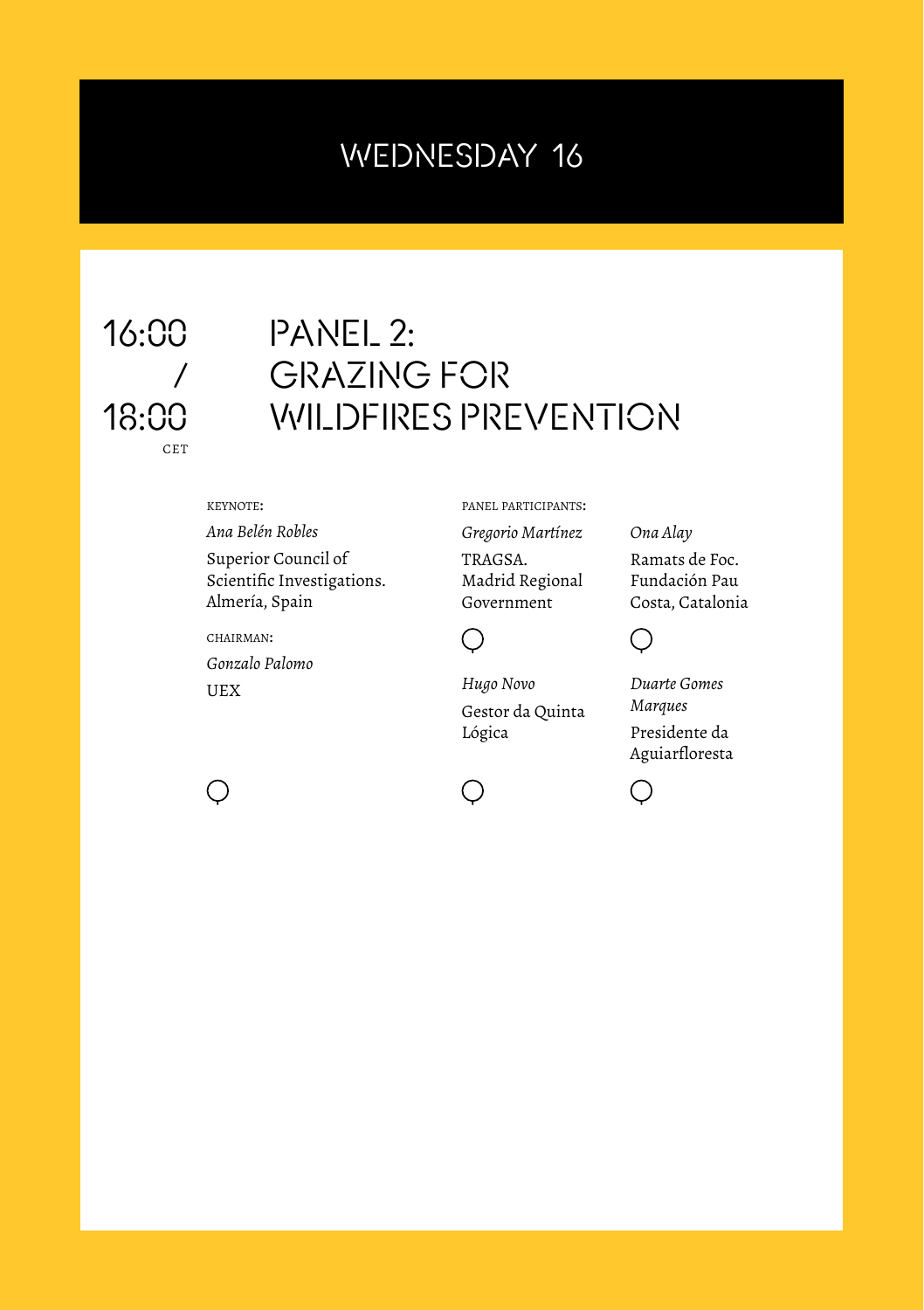## THURSDAY 17

/ 18:00CET

## PANEL 3: 16:00 PRESCRIBED FIRES BETTER THAN GREAT WILDFIRES

| KEYNOTE:                                                                  | PANEL PARTICIPANTS:                                                                                                                                      |  |                                                                      |                            |  |
|---------------------------------------------------------------------------|----------------------------------------------------------------------------------------------------------------------------------------------------------|--|----------------------------------------------------------------------|----------------------------|--|
| Jean Paul Metailie                                                        | Emanuel Oliveira                                                                                                                                         |  | Ricard Baqués                                                        |                            |  |
| Head Researcher<br>CNRS, University of<br>Toulouse Jean Jaurès,<br>France | riscos-fogosflorestais.<br>com                                                                                                                           |  | Consorcio Serra<br>de Llaberia<br>www.serrallaberia.org<br>Catalonia |                            |  |
| CHAIRMAN:                                                                 |                                                                                                                                                          |  |                                                                      |                            |  |
| Hélder Viana                                                              |                                                                                                                                                          |  |                                                                      |                            |  |
| Instituto Politécnico<br>de Viseu                                         | Juan Carlos<br>Gómez Roldán<br>Principal of<br>the Wilfire<br>Prevention<br>and<br>Extinguishing<br>Service.<br>Regional<br>Government of<br>Extremadura |  | Carlos Trindade<br>COM de Mafra                                      | Artur Costa<br>COM de Seia |  |
|                                                                           |                                                                                                                                                          |  |                                                                      |                            |  |

## 17:45 CONCLUSIONS /

18:00*Nuno Martinho* CET General Manager CIM Viseu Dão Lafões